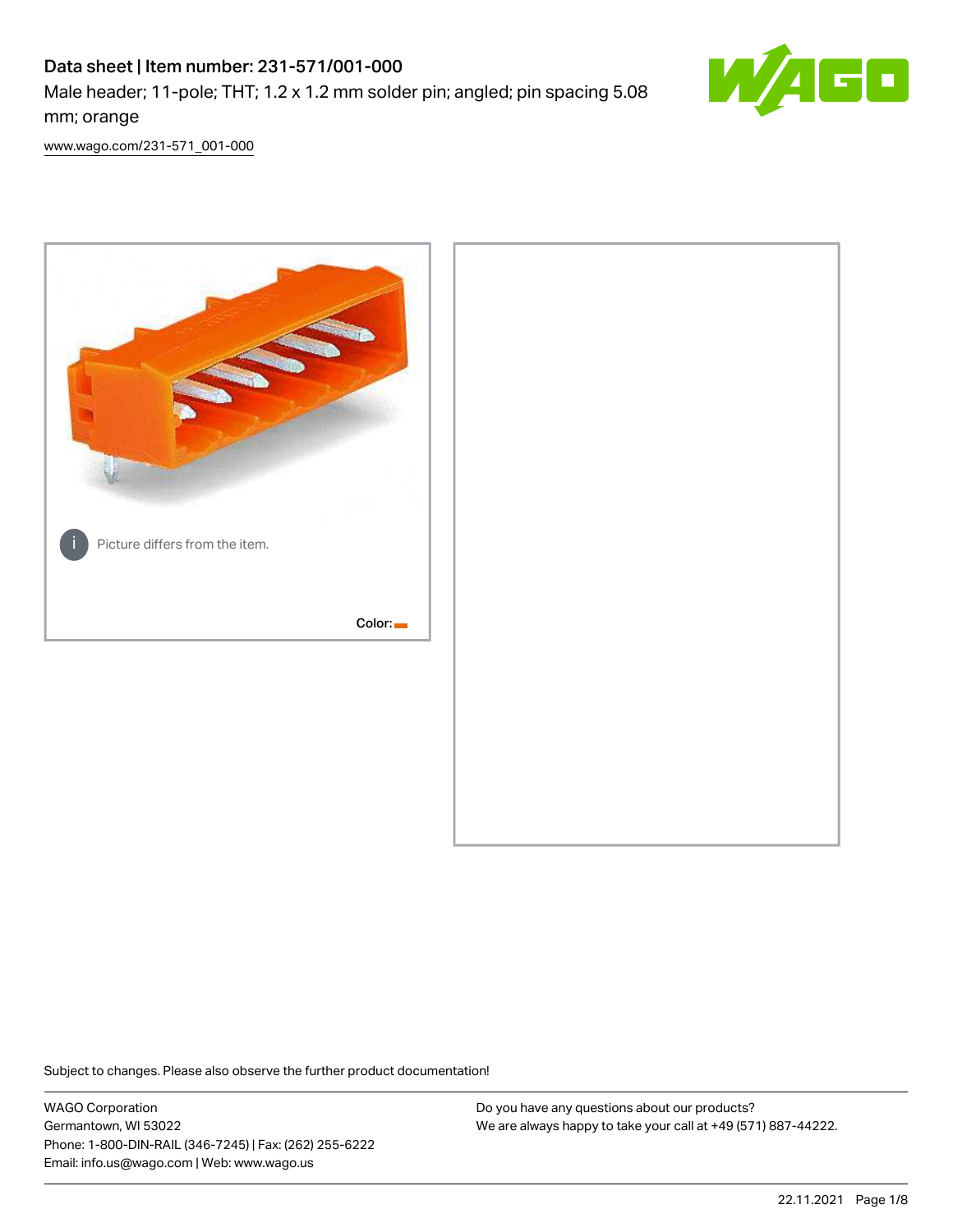



```
L = (pole no. -1) x pin spacing +8.2 mm
```
 $L_1 = L + 5$  mm

```
L_2 = L_1 + 7.4 mm
```
### Item description

- Horizontal or vertical PCB mounting via straight or angled solder pins
- $\blacksquare$ 1.2 x 1.2 mm solder pins allow nominal current up to 16 A, enhancing stability of shorter headers
- **With coding fingers**

Subject to changes. Please also observe the further product documentation! Data

WAGO Corporation Germantown, WI 53022 Phone: 1-800-DIN-RAIL (346-7245) | Fax: (262) 255-6222 Email: info.us@wago.com | Web: www.wago.us

Do you have any questions about our products? We are always happy to take your call at +49 (571) 887-44222.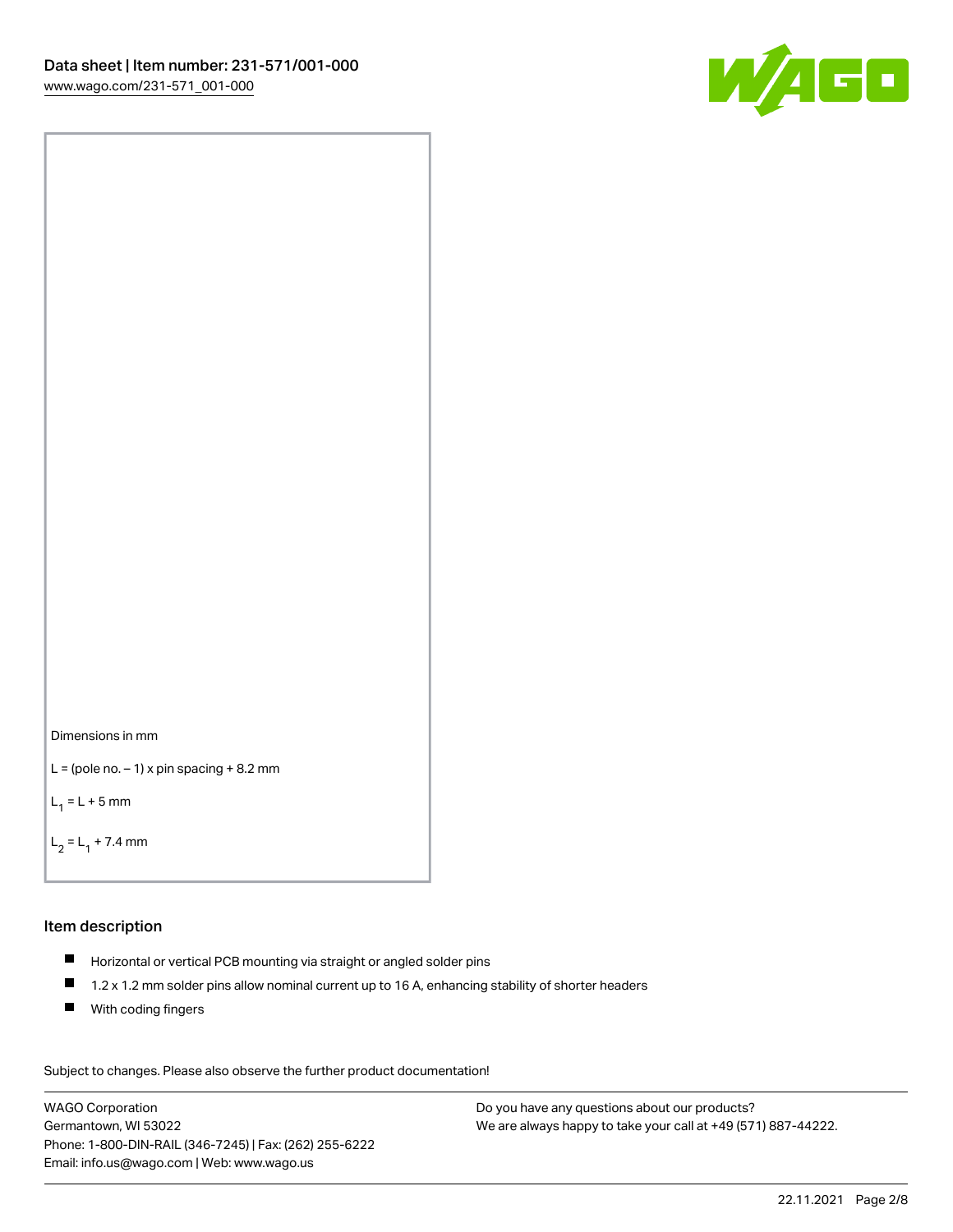

## Data Notes

| Safety information 1 | The <i>MCS – MULTI CONNECTION SYSTEM</i> includes connectors<br>without breaking capacity in accordance with DIN EN 61984. When<br>used as intended, these connectors must not be connected<br>/disconnected when live or under load. The circuit design should<br>ensure header pins, which can be touched, are not live when<br>unmated. |
|----------------------|--------------------------------------------------------------------------------------------------------------------------------------------------------------------------------------------------------------------------------------------------------------------------------------------------------------------------------------------|
| Variants:            | Other pole numbers<br>3.8 mm pin projection for male headers with straight solder pins<br>Gold-plated or partially gold-plated contact surfaces<br>Other versions (or variants) can be requested from WAGO Sales or<br>configured at https://configurator.wago.com/                                                                        |

# Electrical data

# IEC Approvals

| Ratings per                 | IEC/EN 60664-1                                                        |
|-----------------------------|-----------------------------------------------------------------------|
| Rated voltage (III / 3)     | 250 V                                                                 |
| Rated surge voltage (III/3) | 4 <sub>k</sub> V                                                      |
| Rated voltage (III/2)       | 320 V                                                                 |
| Rated surge voltage (III/2) | 4 <sub>kV</sub>                                                       |
| Nominal voltage (II/2)      | 630 V                                                                 |
| Rated surge voltage (II/2)  | 4 <sub>k</sub> V                                                      |
| Rated current               | 16A                                                                   |
| Legend (ratings)            | $(III / 2)$ $\triangle$ Overvoltage category III / Pollution degree 2 |

# UL Approvals

| Approvals per                  | UL 1059 |
|--------------------------------|---------|
| Rated voltage UL (Use Group B) | 300 V   |
| Rated current UL (Use Group B) | 15 A    |
| Rated voltage UL (Use Group D) | 300 V   |
| Rated current UL (Use Group D) | 10 A    |

## Ratings per UL

| Rated voltage UL 1977 | 600 V |
|-----------------------|-------|
| Rated current UL 1977 |       |

Subject to changes. Please also observe the further product documentation!

| <b>WAGO Corporation</b>                                | Do you have any questions about our products?                 |
|--------------------------------------------------------|---------------------------------------------------------------|
| Germantown, WI 53022                                   | We are always happy to take your call at +49 (571) 887-44222. |
| Phone: 1-800-DIN-RAIL (346-7245)   Fax: (262) 255-6222 |                                                               |
| Email: info.us@wago.com   Web: www.wago.us             |                                                               |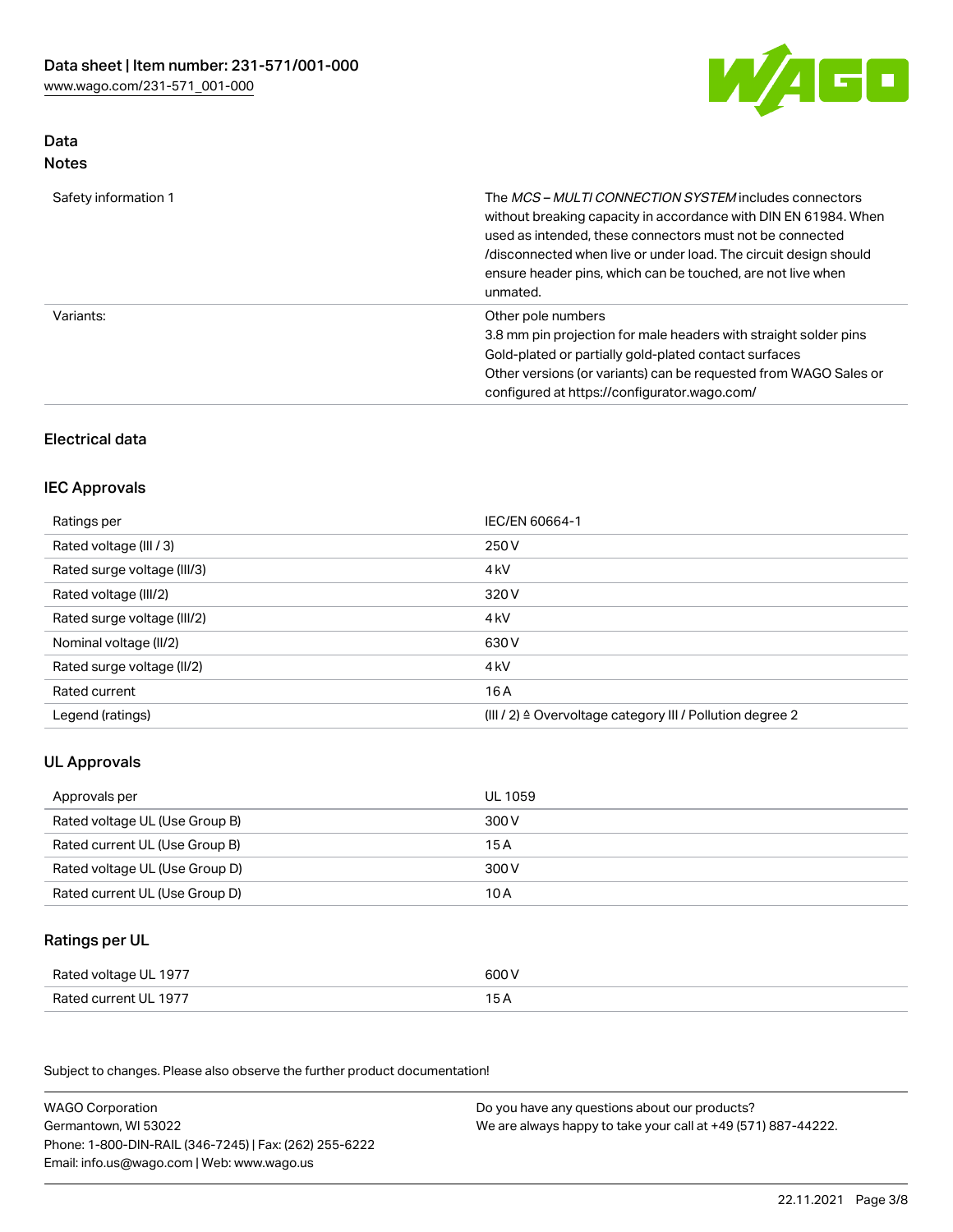

## CSA Approvals

| Approvals per                   | <b>CSA</b> |
|---------------------------------|------------|
| Rated voltage CSA (Use Group B) | 300 V      |
| Rated current CSA (Use Group B) | 15 A       |
| Rated voltage CSA (Use Group D) | 300 V      |
| Rated current CSA (Use Group D) | 10 A       |

# Connection data

| Total number of potentials |  |
|----------------------------|--|
| Number of connection types |  |
| Number of levels           |  |

### Connection 1

| Number of poles |  |
|-----------------|--|
|                 |  |

# Physical data

| Pin spacing                          | 5.08 mm / 0.2 inch  |
|--------------------------------------|---------------------|
| Width                                | 59 mm / 2.323 inch  |
| Height                               | 12.2 mm / 0.48 inch |
| Height from the surface              | 8.4 mm / 0.331 inch |
| Depth                                | 12 mm / 0.472 inch  |
| Solder pin length                    | 3.8 <sub>mm</sub>   |
| Solder pin dimensions                | $1.2 \times 1.2$ mm |
| Drilled hole diameter with tolerance | $17^{(+0.1)}$ mm    |

# Plug-in connection

| Contact type (pluggable connector) | Male connector/plug |
|------------------------------------|---------------------|
| Connector (connection type)        | for PCB             |
| Mismating protection               | No                  |
| Mating direction to the PCB        | 0°                  |
| Locking of plug-in connection      | Without             |

## PCB contact

| PCB Contact            |                                          |
|------------------------|------------------------------------------|
| Solder pin arrangement | over the entire male connector (in-line) |

Subject to changes. Please also observe the further product documentation!

| <b>WAGO Corporation</b>                                | Do you have any questions about our products?                 |
|--------------------------------------------------------|---------------------------------------------------------------|
| Germantown, WI 53022                                   | We are always happy to take your call at +49 (571) 887-44222. |
| Phone: 1-800-DIN-RAIL (346-7245)   Fax: (262) 255-6222 |                                                               |
| Email: info.us@wago.com   Web: www.wago.us             |                                                               |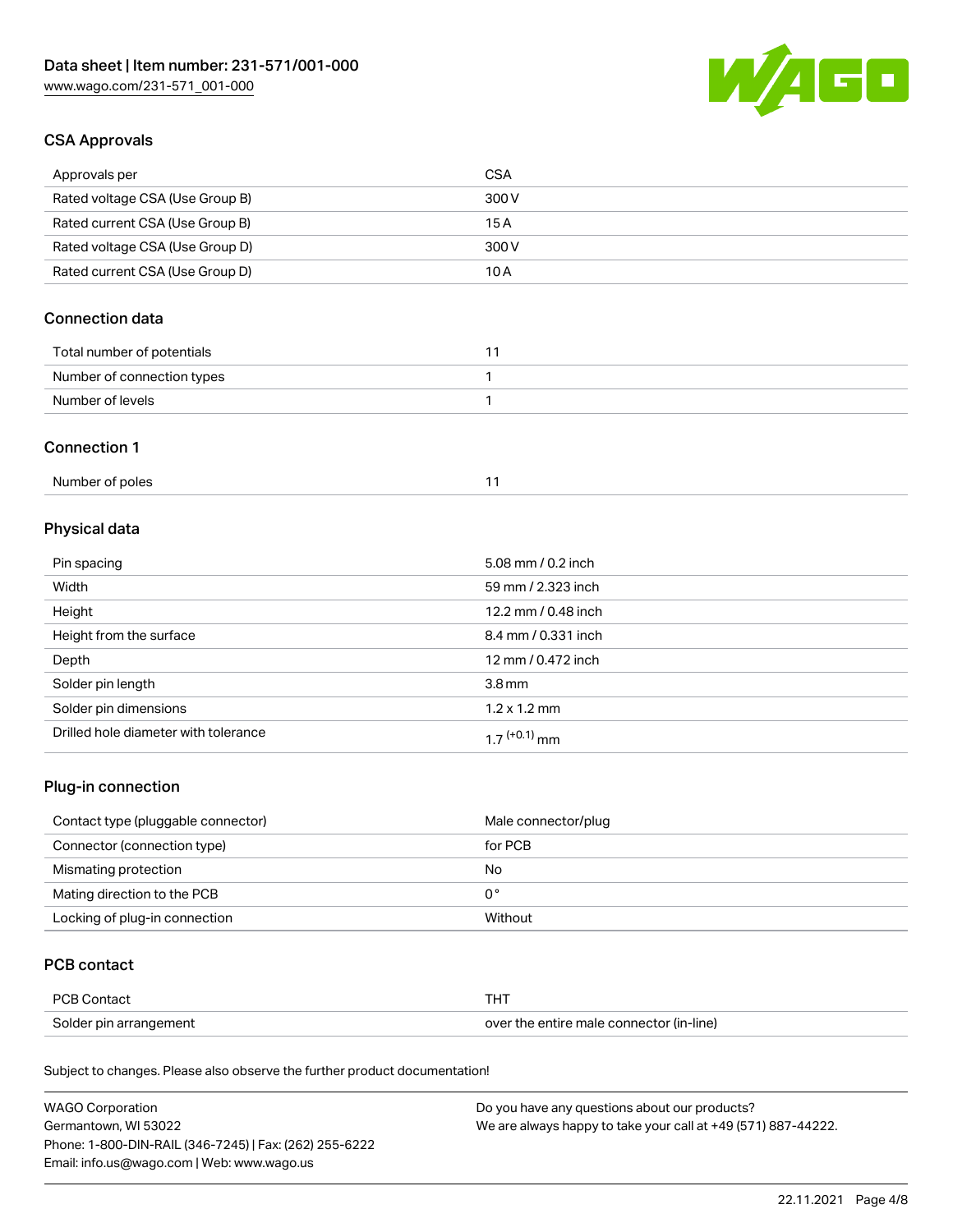

Number of solder pins per potential 1

#### Material data

| Color                       | orange                                 |
|-----------------------------|----------------------------------------|
| Material group              |                                        |
| Insulation material         | Polyamide (PA66)                       |
| Flammability class per UL94 | V <sub>0</sub>                         |
| Contact material            | Electrolytic copper (E <sub>Cu</sub> ) |
| Contact plating             | tin-plated                             |
| Fire load                   | $0.064$ MJ                             |
| Weight                      | 4.2 <sub>g</sub>                       |

## Environmental requirements

Limit temperature range  $-60... +100$  °C

## Commercial data

| Product Group         | 3 (Multi Conn. System) |  |
|-----------------------|------------------------|--|
| PU (SPU)              | 100 Stück              |  |
| Packaging type        | box                    |  |
| Country of origin     | PL                     |  |
| <b>GTIN</b>           | 4044918931304          |  |
| Customs tariff number | 8536694040             |  |

## Approvals / Certificates

### Country specific Approvals

| Logo               | Approval                                            | <b>Additional Approval Text</b> | Certificate<br>name |
|--------------------|-----------------------------------------------------|---------------------------------|---------------------|
|                    | <b>CB</b><br><b>DEKRA Certification B.V.</b>        | IEC 61984                       | NL-39756            |
|                    | <b>CSA</b><br>DEKRA Certification B.V.              | C <sub>22.2</sub>               | 1466354             |
| EMA<br><b>NEUR</b> | <b>KEMA/KEUR</b><br><b>DEKRA Certification B.V.</b> | EN 61984                        | 2190761.01          |

Subject to changes. Please also observe the further product documentation!

| WAGO Corporation                                       | Do you have any questions about our products?                 |
|--------------------------------------------------------|---------------------------------------------------------------|
| Germantown, WI 53022                                   | We are always happy to take your call at +49 (571) 887-44222. |
| Phone: 1-800-DIN-RAIL (346-7245)   Fax: (262) 255-6222 |                                                               |
| Email: info.us@wago.com   Web: www.wago.us             |                                                               |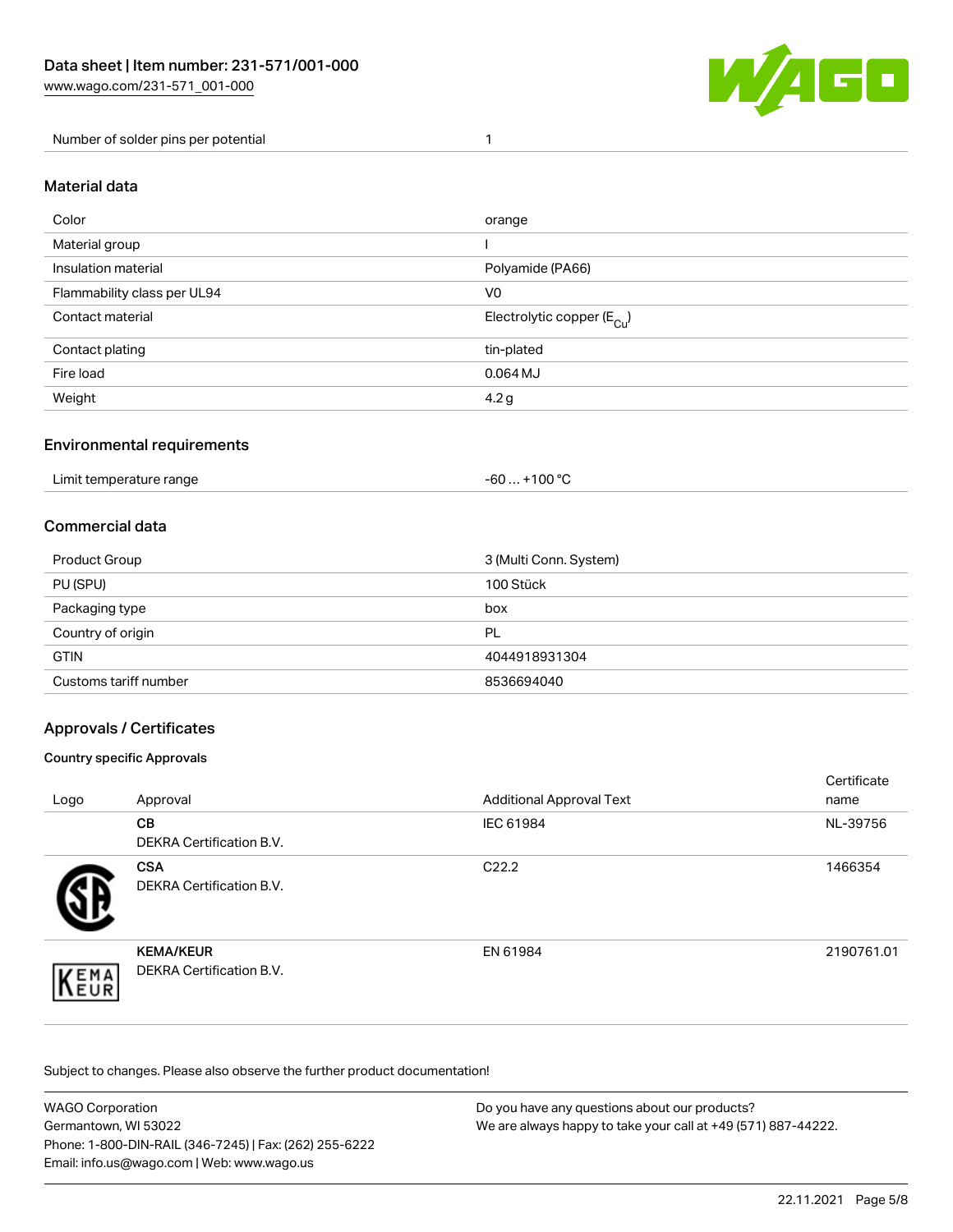

#### Ship Approvals

| name        |
|-------------|
|             |
| $19 -$      |
| HG1869876-  |
| <b>PDA</b>  |
|             |
| 11915/D0    |
| BV          |
|             |
|             |
|             |
|             |
| Certificate |
| name        |
| E45171      |
|             |
|             |
|             |
|             |



UR Underwriters Laboratories Inc.

### Counterpart

Item no.231-311/026-000 1-conductor female connector; CAGE CLAMP®; 2.5 mm²; Pin spacing 5.08 mm; 11-pole; 2,50 mm²; orange [www.wago.com/231-311/026-](https://www.wago.com/231-311/026-000) [000](https://www.wago.com/231-311/026-000)

#### Optional accessories

#### Coding

 Intermediate plate Item no.: 231-500 J. Not the second that the second second the second second second that [www.wago.com/231-500](http://www.wago.com/231-500) spacer; for formation of groups; light gray Coding Item no.: 231-129 Coding key; snap-on type; light gray [www.wago.com/231-129](http://www.wago.com/231-129)

.<br>Subject to changes. Please also observe the further product documentation!

WAGO Corporation Germantown, WI 53022 Phone: 1-800-DIN-RAIL (346-7245) | Fax: (262) 255-6222 Email: info.us@wago.com | Web: www.wago.us

Do you have any questions about our products? We are always happy to take your call at +49 (571) 887-44222.

UL 1059 E45172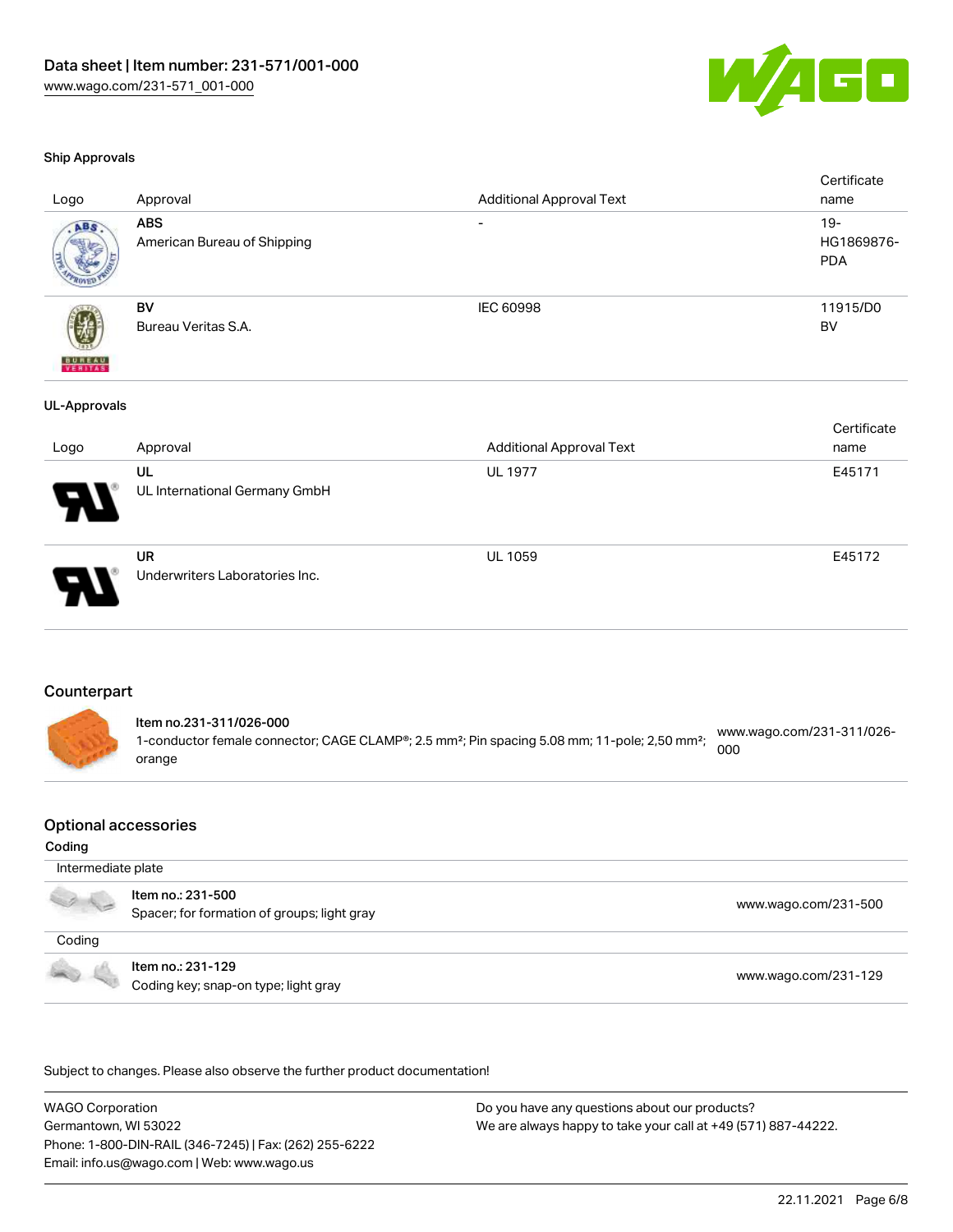

# **Downloads** Documentation

| <b>Additional Information</b>                                                                                                                                          |            |               |          |
|------------------------------------------------------------------------------------------------------------------------------------------------------------------------|------------|---------------|----------|
| Technical explanations                                                                                                                                                 | 2019 Apr 3 | pdf<br>2.0 MB | Download |
| <b>CAD files</b>                                                                                                                                                       |            |               |          |
| CAD data                                                                                                                                                               |            |               |          |
| 2D/3D Models 231-571/001-000                                                                                                                                           |            | <b>URL</b>    | Download |
| <b>CAE</b> data                                                                                                                                                        |            |               |          |
| EPLAN Data Portal 231-571/001-000                                                                                                                                      |            | URL           | Download |
| EPLAN Data Portal 231-571/001-000                                                                                                                                      |            | URL           | Download |
| ZUKEN Portal 231-571/001-000                                                                                                                                           |            | URL           | Download |
| <b>PCB Design</b>                                                                                                                                                      |            |               |          |
| Symbol and Footprint 231-571/001-000                                                                                                                                   |            | URL           | Download |
| CAx data for your PCB design, consisting of "schematic symbols and PCB footprints",<br>allow easy integration of the WAGO component into your development environment. |            |               |          |
| Supported formats:                                                                                                                                                     |            |               |          |
| Ш<br>Accel EDA 14 & 15                                                                                                                                                 |            |               |          |
| Ш<br>Altium 6 to current version                                                                                                                                       |            |               |          |
| ш<br>Cadence Allegro                                                                                                                                                   |            |               |          |
| −<br>DesignSpark                                                                                                                                                       |            |               |          |
| $\overline{\phantom{a}}$<br>Eagle Libraries                                                                                                                            |            |               |          |
| ш<br>KiCad                                                                                                                                                             |            |               |          |
| Mentor Graphics BoardStation                                                                                                                                           |            |               |          |
| ш<br>Mentor Graphics Design Architect                                                                                                                                  |            |               |          |
| ш<br>Mentor Graphics Design Expedition 99 and 2000                                                                                                                     |            |               |          |
| ш<br>OrCAD 9.X PCB and Capture                                                                                                                                         |            |               |          |
| Ш<br>PADS PowerPCB 3, 3.5, 4.X, and 5.X                                                                                                                                |            |               |          |
| ш<br>PADS PowerPCB and PowerLogic 3.0                                                                                                                                  |            |               |          |
| Ш<br>PCAD 2000, 2001, 2002, 2004, and 2006                                                                                                                             |            |               |          |
| Subject to changes. Please also observe the further product documentation!                                                                                             |            |               |          |

Do you have any questions about our products? We are always happy to take your call at +49 (571) 887-44222.